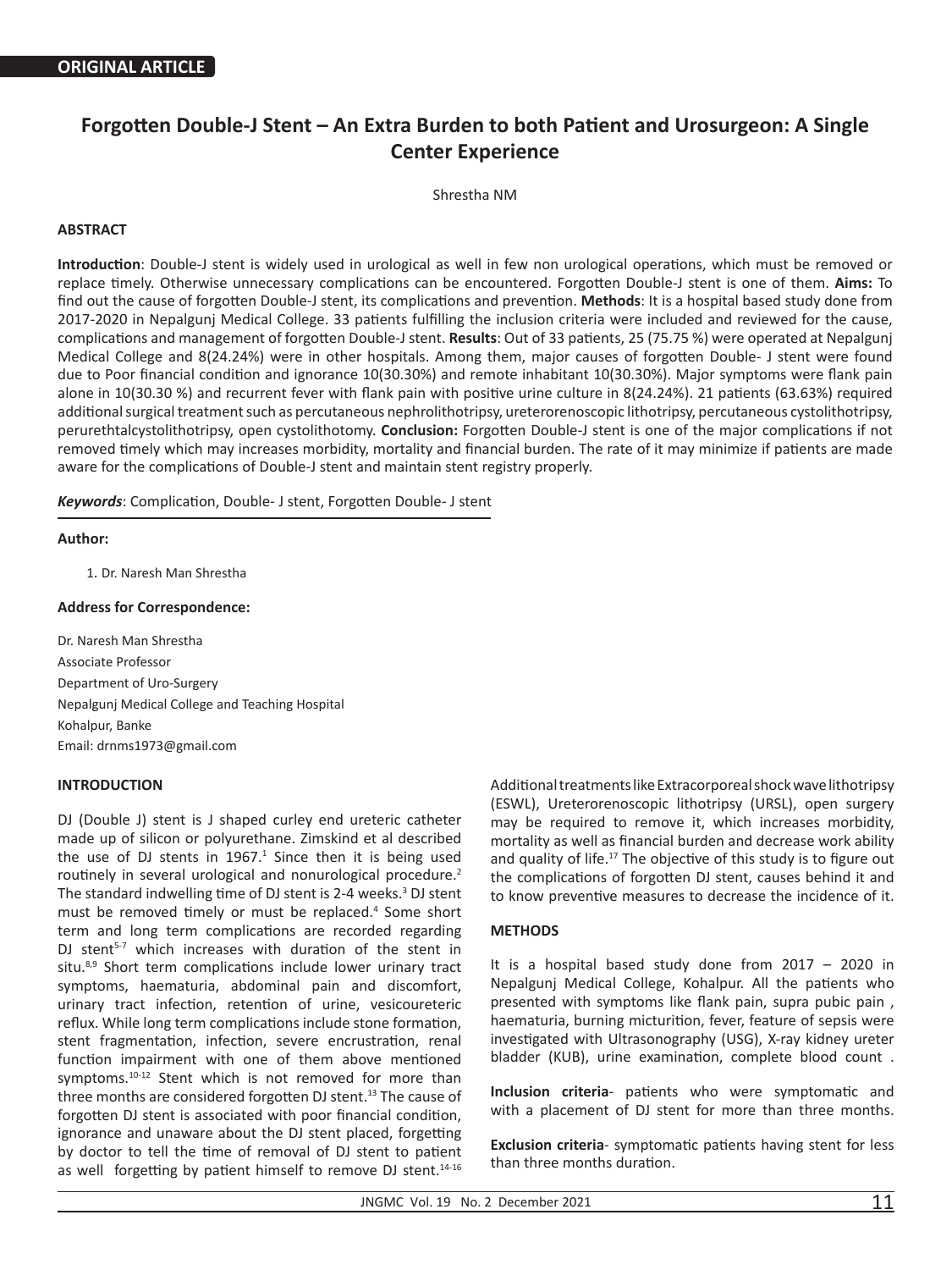Patient with inclusion criteria were asked about duration of D J stent placement, types of surgery for which D J stent was placed, reason for not visiting hospital for removal of D J stent had noted. Various combinations of extra surgical treatments such as ESWL, Percutaneous nephrolithotripsy (PCNL), URSL, percutaneous cystolithotripsy (PCCL), perurethralcystolithotripsy (PUCL), open cystolithotomy were performed either alone or in combination to remove the stent or if there was a formation of stone. Before any procedure, patient who had positive urine culture report, underwent treatment with proper antibiotic till its clearance.

PCNL and PCCL were performed by using standard nephroscope 26 fr. URSL was performed by using 4.5/6.5 semi rigid ureteroscope. Open cystolithotomy was done by a standard technique, through a pfanenstial lower abdominal incision. Post opearative x-ray KUB and USG were done to conform for any resisual stone. Patients were considered stone free when no residual stone was found on imaging or the stone size was less than 3mm.

### **RESULTS**

Out of 33 cases of forgotten D J stent ,the major causes of it were found due to poor financial condition and ignorance 10(30.30%) and remote inhabitant 10(30.30%) (Table I). Flank pain alone 10(30.30%) or the flank pain with fever and positive urine culture 8(24.24%) were most common presenting symptoms (Table II). 21(63.63%) patients had to undergo various surgical procedures like PCNL, URSL, PUCL, PCCL and open cystolithotomy to remove the DJ stent but in remaining 12(36.36%) patients the stent was removed by cystoscopy (Table III). The duration of D J in situ ranged from more than 3 months to 16 years. (Table IV)

| <b>Variables</b>                                                 | <b>Number of patients</b> |
|------------------------------------------------------------------|---------------------------|
| Living in remote area                                            | 10<br>$(30.30\%)$         |
| Poor financial condition and ignorance                           | 10<br>$(30.30\%)$         |
| Unaware about the DJ stent in situ                               | 7<br>(21.21%)             |
| Missed to mention in discharge paper to<br>come remove D J stent | 6<br>(18.18%)             |

*Table I: Reasons for not removing the D J stent timely*

| <b>Variables</b>                                                      | <b>Number of patients</b> |
|-----------------------------------------------------------------------|---------------------------|
| Flank pain alone                                                      | 10                        |
|                                                                       | $(30.30\%)$               |
| Recurrent fever with flank pain and<br>positive E. coli urine culture | 8                         |
|                                                                       | (24.24%)                  |
|                                                                       | 7                         |
| Lower urinary tract symptoms                                          | (21.21%)                  |
|                                                                       | 5                         |
| Haematuria with suprapubic pain                                       | (15.15%)                  |
| Urosepsis with impaired renal function                                | $\mathbf{1}$              |
|                                                                       | (3.03%)                   |
| Pyonephrosis                                                          | $\mathfrak{D}$            |
|                                                                       | (6.06%)                   |

*Table II: Different symptoms and complications with forgotten D J stent*

| <b>Operative procedure</b> | <b>Procedures performed</b> |
|----------------------------|-----------------------------|
| Simple cystoscopic removal | 12                          |
| <b>ESWL</b>                | $\mathbf{1}$                |
| <b>PCNL</b>                | 1                           |
| <b>PCNL+URSL</b>           | $\overline{2}$              |
| <b>URSL</b>                | $\overline{4}$              |
| <b>PCCL</b>                | $\mathbf{1}$                |
| <b>PUCL</b>                | $\overline{4}$              |
| <b>OPEN CYSTOLITHOTOMY</b> | 2                           |
| URSL+PUCL                  | $\overline{2}$              |

*Table III: Management of forgotten D J stent*

| <b>Duration of Forgotten DJ stent</b> | No of patients |
|---------------------------------------|----------------|
| 3 months to 1 year                    | 26             |
| 2 years                               | 2              |
| 4 years                               | $\mathcal{P}$  |
| 8 years                               | 1              |
| 10 years                              | $\mathbf{1}$   |
| 16 years                              |                |
|                                       |                |

*Table IV: Time of indwelling D J stent*

| Site of stone formation | <b>Numbers</b> |
|-------------------------|----------------|
| Stone encrustation      | 12<br>(36.36%) |
| Kidney                  | 4<br>(12.12%)  |
| Ureter                  | 8<br>(24.24%)  |
| <b>Bladder</b>          | 9<br>(27.27%)  |

*Table V: Sites of stone formation*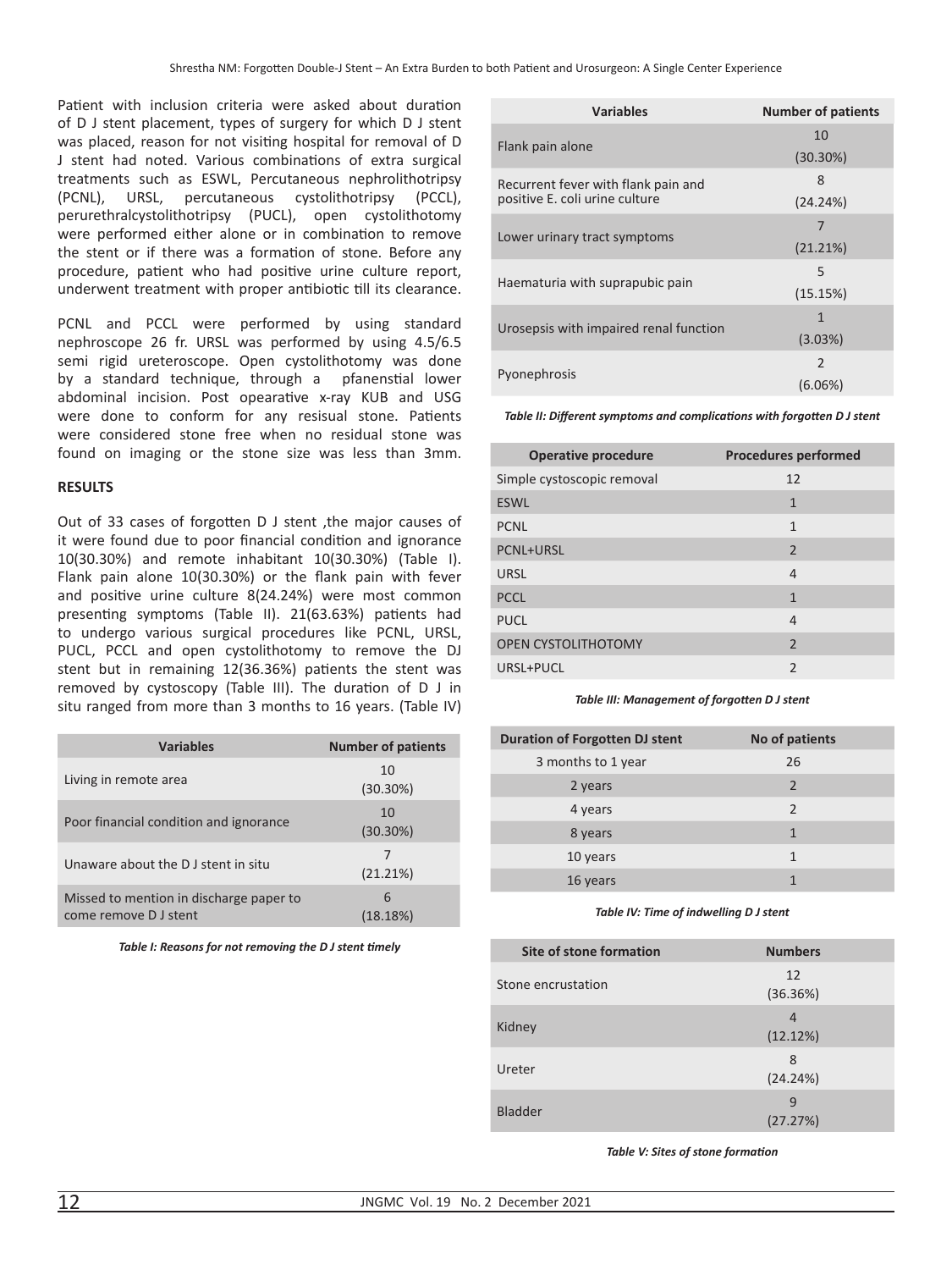

*Figure 1: Stone formation in distal end of stent in the urinary bladder*

#### **DISCUSSION**

The benefit of using D J stent in several operations is appreciable however, forgotten D J stent may create unwanted results. The presentation of forgotten D J stent may vary. The incidence of complication increases with the duration that the D J stent is in vivo.<sup>18,19</sup> Flank pain alone in 30.30% patient and recurrent fever with flank pain and positive urine culture in 24.24 % of patient were most commonly found complications in this study where as in a study conducted by Damiano et al found flank pain (25.3%) and storage lower urinary tract symptoms (18.8%) were most common symptoms.<sup>20</sup>

This study found formation of stent encrustation in 36.36 % at different time of insertion however, rate of formation of encrustation at different particular time interval not observed. Bultitude MF and colligue have also reported that the stent encrustation rates are 9.2%, 47.5% and 76.3% if stent remains indwelling for 6 weeks, 6-12 weeks and more than 12 weeks, respectively.<sup>21</sup> Kawahara T et al reported that 26.8% of stents were encrusted at less than 6 weeks, 56.9% at 6 to 12 weeks and 75.9% at more than 12 weeks. $18$  In this study, most of the patient had to undergo various endourological procedure such as ESWL, PCNL, URSL ,PCCL and PUCL to remove the stent. Very few needed open surgery like cystolithotomy. This is also supported by the study of Rana AM, Monga M, Ankur J.22-24 Living in remote areas, poor financial condition of patient with ignorance, unaware about the stent from patient, missed to mention in discharge paper for the visit to remove D J stent found main causes of forgotten D J stent in this study. Similar causes were also encountered by the study of Goel HK, MohanPillai K, Divakaruni N.15, 25, 26

Stent registry, $27$  computer trackers which sends message to patients and urologist $^{28}$  also have been used globally to minimize the incidence of forgotten D J stent. Study of Lawrentschuk N, Russell JM have reported the decline of incidence of forgotten stent from 12.5% to 1.2% with the use of computer based tracking software.<sup>29</sup>

To minimize the incidence and related complications of forgotten D J stent patient should be counselled to visit in hospital within 2-4 weeks after placing of it and at the same time they must be aware about the complications of the DJ stent. Hospital must also maintain a log book to register the contact number and removal date of D J stent to remind patient to visit hospital in time.

#### **LIMITATIONS**

Sample size is small. The rate of stone formation is not compared to time of placement of the stent.

### **CONCLUSION**

D J stent is being widely used in several urological and nonurological operations as a therapeutic and prophylactic purposes. However, sometime forgotten D J stent may increase morbidity, mortality, extra expenses to patient and decrease quality of life. Incidence of forgotten D J stent can be reduced by proper counselling and awareness about forgotten D J stent to patient and maintain stent record in hospital.

#### **REFERENCES**

- 1. Zimskind PD, Fetter TR, Wilkerson JL. Clinical use of longterm indwelling silicone rubber ureteral splints inserted cystoscopically. J Urol. 1967; 97(5):840-4.
- 2. Kuno K, Menzin A, Kauder HH, Sison C, Gal D. Prophylactic ureteral catheterization in gynecologic surgery. Urology. 1998; 52(6):1004-8.
- 3. Kumar R, Mandhani A, Kumar A, Ahlawat R. Optimum duration of splinting after endopyelotomy. J Endourol. 1999; 13(2):89-92.DOI: https://doi.org/10.1089/end.1999.13.89
- 4. Kawahara T, Ito H, Terao H, Yamagishi T, Ogawa T, Uemura H, et al. Ureteral stent retrieval using the crochet hook technique in females. PLoS One. 2012; 7(1):e29292. Doi. org/10.1371/journal.pone.0029292
- 5. El Khader K. Complications of double J ureteral stents. Journal d'urologie. 1996; 102(4):173.
- 6. Ringel A, Richter S, Shalev M, Nissenkorn I. Late complications of ureteral stents. Eur Urol. 2000 Jul; 38(1):41-4.
- 7. Vallejo JH, Burgos FR, Alvarez JA, Sáez JG, Téllez MM, de la Muela Sánchez P. Double J ureteral catheter. Clinical complications. Archivos espanoles de urologia. 1998 May; 51(4):361-73.
- 8. Kawahara T, Ito H, Terao H, Yoshida M, Matsuzaki J. Ureteral stent encrustation, incrustation, and coloring: morbidity related to indwelling times. J Endourol. 2012; 26(2):178-82.
- 9. El-Faqih SR, Shamsuddin AB, Chakrabarti A, Atassi R, Kardar AH, Osman MK, et al. Polyurethane internal ureteral stents in treatment of stone patients: morbidity related to indwelling times.J Urol. 1991; 146(6):1487-91.
- 10. Monga M, Klein E, Castaneda-Zuniga WR, Thomas R .The forgotten indwelling ureteral stent: a urological dilemma. J Urol. 1995;153:1817-19
- 11. Singh V, Srinivastava A, Kapoor R, Kumar A. Can the complicated forgotten indwelling ureteric stents be lethal? Int Urol Nephrol.2005; 37:541-6.
- 12. Adanur S, Ozkaya F. Challenges in treatment and diagnosis of forgotten/encrusted double-J ureteral stents: the largest